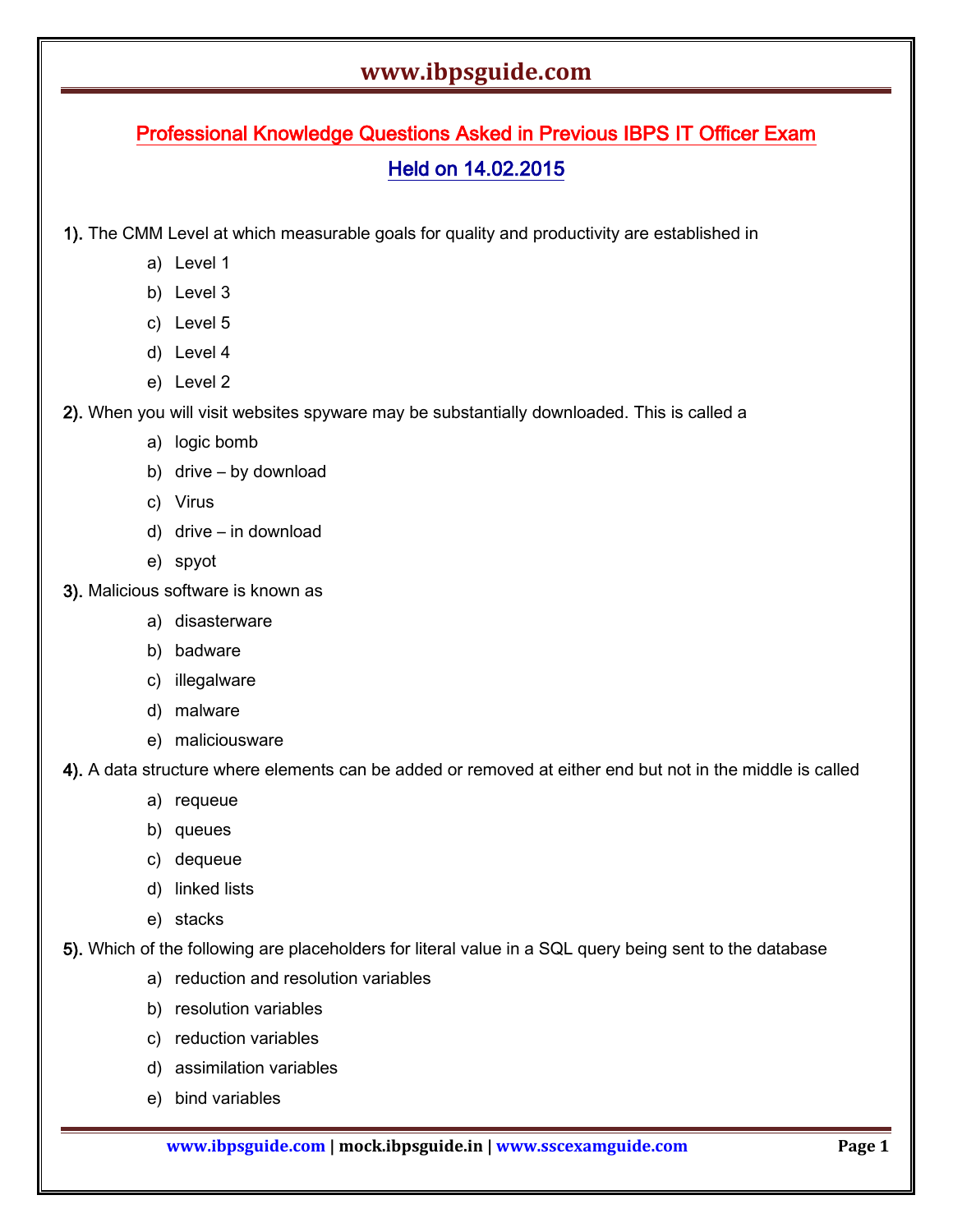6). In TPS systems, an output that signifies that a specific transaction has taken place is called a (n)

- a) detail report
- b) action document
- c) inception report
- d) exception report
- e) Summary report

7). \_\_\_\_\_\_\_\_ is the process whereby media files such as a video start playing as they are downloading

- a) Streaming
- b) Pushing
- c) Dragging
- d) Flashing
- e) Pulling

8). Which of the following statements about Stacks is incorrect?

- a) New nodes can only be added to the top of the stack
- b) Stacks can be implemented using linked lists
- c) Stacks are first in, first out data structures
- d) The last node (at the bottom) of a stack has a null(0) link
- e) stacks are very useful
- 9). The UML designation for a public class member is
	- a) the symbol  $@$
	- b) the symbol #
	- c) the minus symbol (-)
	- d) The plus symbol (+)
	- e) The word public

10). what type of join is needed when you wish to include rows that do not have matching values?

- a) Equi join
- b) Indefinite join
- c) Intermediate join
- d) Natural join
- e) Outer join

#### Answers:

1). d) 2). b) 3). d) 4). c) 5). e) 6). b) 7). a) 8). c) 9). d) 10). e)

11). A home page is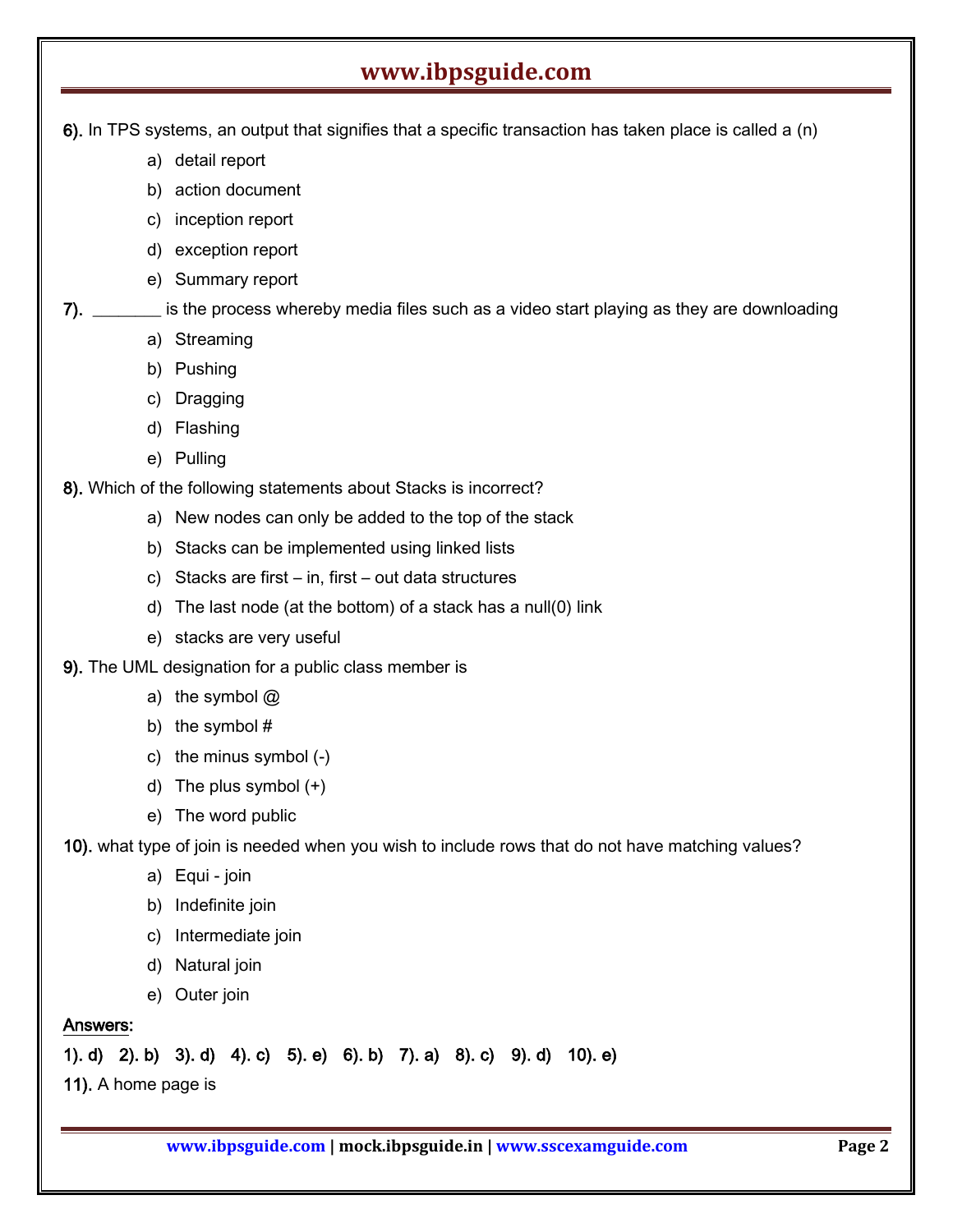- a) the web page that identifies a website
- b) a webpage you eventually reach by clicking a series of hyperlinks
- c) a webpage created by an individual home user, as opposed to the one created by a corporation
- d) the last page of the website
- e) the web page you like to visit the most

#### 12). A network covering a large geographic area is usually referred to as a(n)

- a) huge area network
- b) wide area network
- c) internetwork
- d) local area network
- e) intranet
- 13). Frame relay
	- a) does not use error correction routines
	- b) is used by facsimile machines
	- c) uses error correction routines
	- d) does not work weel on the internet
	- e) is an outdated technology

14). The design tool used to illustrate the logic of a new computer software logic diagram that uses symbols to represent program elements is called a (n)

- a) data logic chart
- b) data flow diagram
- c) software logic diagram
- d) system flow chart
- e) entry relationship illustration
- 15). A web facility that helps to find sites with the information and / or services that is desired is
	- a) a hyperlink
	- b) the top inner domain
	- c) a search engine
	- d) a network access point
	- e) a blog

16). When new data are to be inserted into a data structure but there is not available space ; this situation is usually called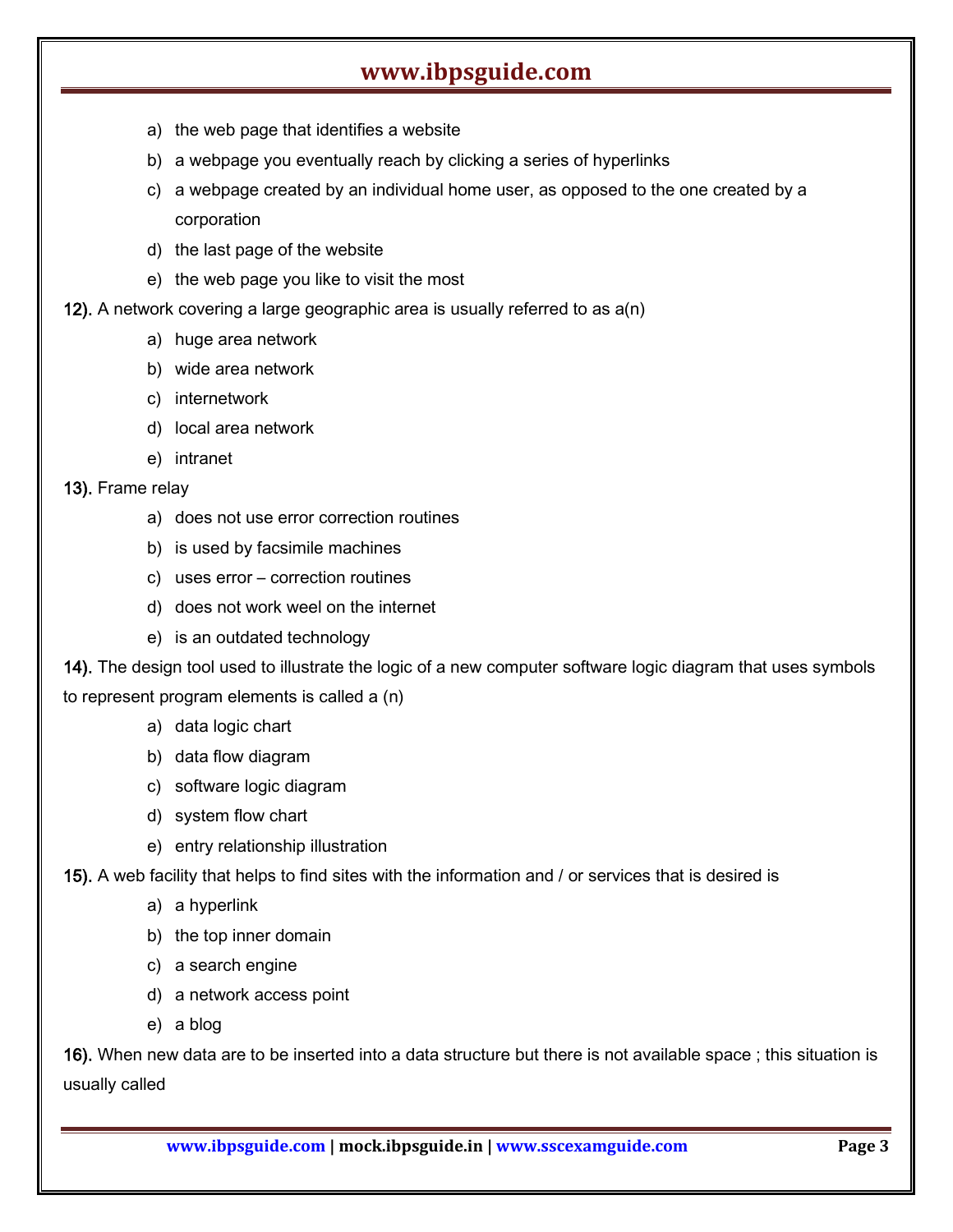- a) underflow
- b) overflow
- c) Houseful
- d) saturated
- e) empty

17). A \_\_\_\_\_\_\_\_\_\_\_\_\_ is an acrylic diagraph, which has only node with in – degree 0, and other nodes have in degree 1.

- a) Dis joint tree
- b) Direction oriented tree
- c) Directed tree
- d) Diagonalised tree
- e) Undirected tree
- 18). Which of the following are true of XML ?
	- a) XML is too complicated.
	- b) XML is difficult to learn
	- c) XML is a set of tags designed to tell browsers how to display text on a webpage
	- d) XML is a set of rules for creating tags to describe data
	- e) XML is a set of tags designed to tell browsers how to display images on a webpage
- 19). Which of the following forms does not describe parallel ATA devices?
	- a) SCSI
	- b) IOE and DOE
	- c) IOE
	- d) DOE
	- e) ATA

20). \_\_\_\_\_\_\_\_\_\_\_\_\_ maps domain name to their IP addresses.

- a) Wi Fi
- b) DNS
- c) HTML
- d) XML
- e) Java

#### Answers:

11). a) 12). b) 13). a)14). d) 15). c) 16). b) 17). c) 18). d) 19). a) 20). b)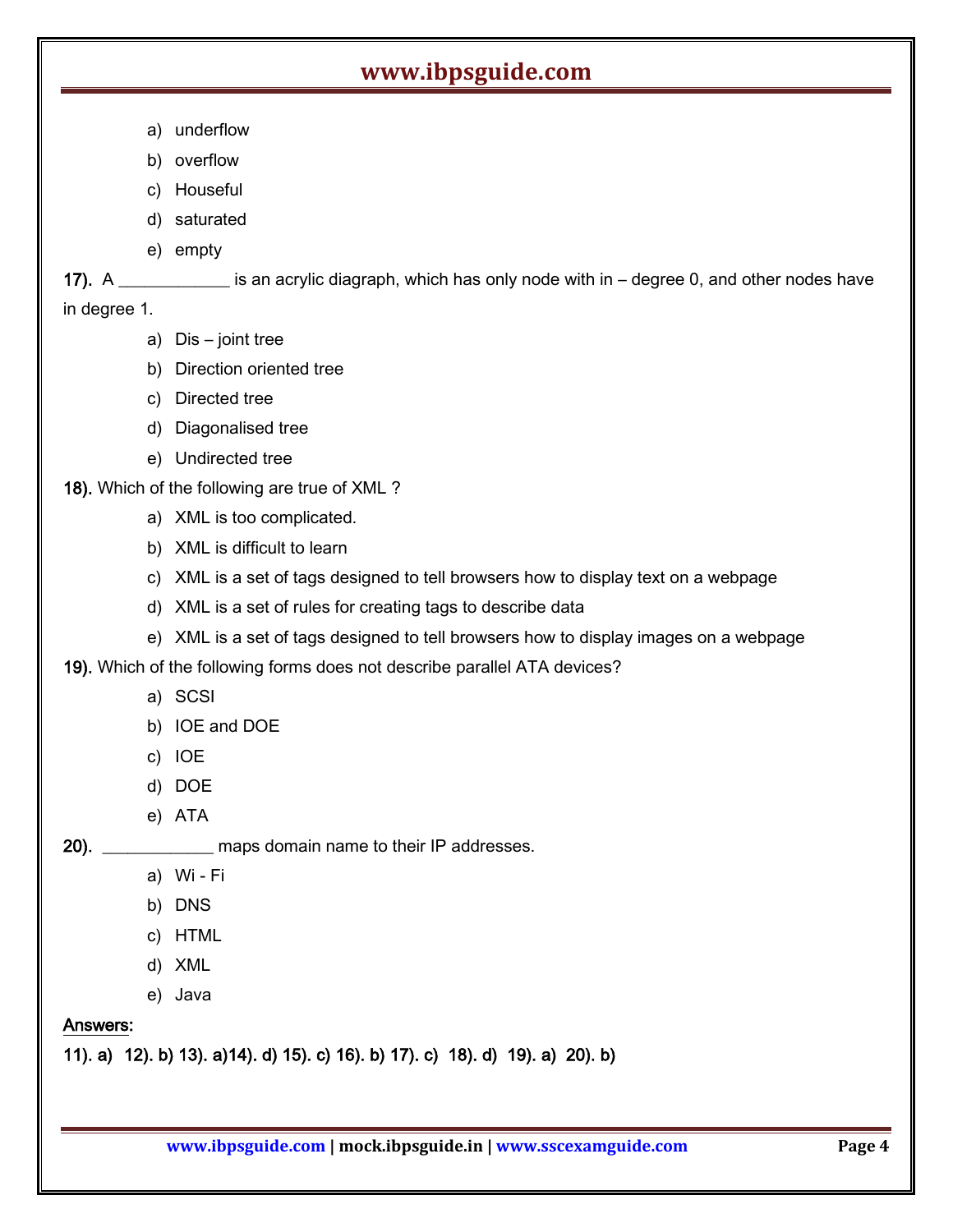- 21). Every host computer on the internet has a (n)
	- a) similar IP address
	- b) unique 10 digit number
	- c) common name and number
	- d) unique IP address
	- e) Unique 15 digit number

22). Which of the following are five built – in functions provided by SQL?

- a) SUM, AVG, MIN, MAX, NAME
- b) MIN, MAX, MULT, DIV, NAME
- c) SUM, AVG, MULT, DIV, MIN
- d) SUM, AVG, MIN, MAX, MULT
- e) COUNT, SUM, AVG, MAX, MIN

23). Common Gateway Interface (CGI) is which of the following?

- a) An interface that accepts and returns data that may be written in SQL
- b) A small program that executes within other application and is stored on the server
- c) A small program that executes within other application and is stored on the client
- d) A small program that executes within other application and is stored on the client or the server
- e) An interface that accepts and returns data that may be written in any language that produces executable file

24). Which of the following wildcard masks is most useful for matching all IP packets in subnet 10.1.128.0,

- mask 255.255.255.0?
	- a) 0.0.0.0
	- b) 0.0.0.255
	- c) 0.0.0240
	- d) 0.0.0.31
	- e) 0.0.15.0

25). Which of the following is not a testable Web App security element?

- a) Encryption
- b) Authentication and Encryption
- c) Firewalls
- d) Authentication
- e) Penetration
- 26). \_\_\_\_\_\_\_\_\_ are two Important technologies for developing the Semantic web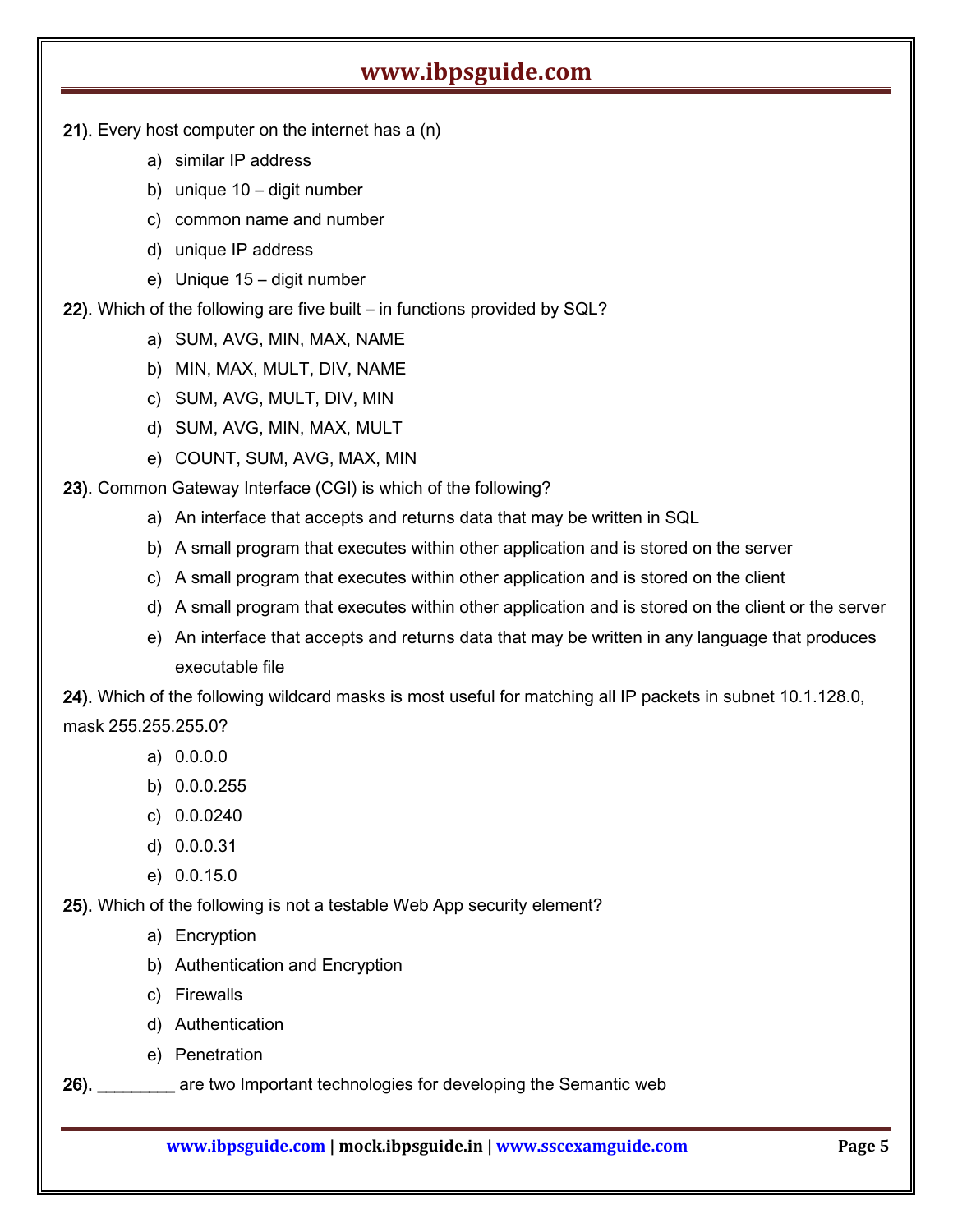- a) XML and RDF
- b) XML and HTML
- c) RDF and HTML
- d) Wi-Fi and RDF
- e) Wi-Fi and XML

27). In what kind of storage, we can easily insert, delete, concatenate and reaarange substrings?

- a) Stack
- b) Linked list
- c) Dedicated list
- d) Queue
- e) Array
- 28). Web Pages can be created using
	- a) only Web authoring software
	- b) only macromedia Dreamweaver
	- c) any Word processor
	- d) only Microsoft products
	- e) only Microsoft Front Page

29). Which of the following techniques provides redundancy by using two disks and two controllers?

- a) Disk striping
- b) Disk striping with parity
- c) Drive mirroring
- d) Drive mirroring and disk striping
- e) Drive duplexing

30). \_\_\_\_\_\_\_\_\_ is the term for the use of deception to get someone's sensitive information

- a) Identity theft
- b) Personal engineering
- c) Spoofing
- d) Social engineering
- e) Hacking

#### Answers:

21). d) 22). e) 23). e) 24). b) 25). e) 26). a) 27). b) 28). c) 29). e) 30). d)

31). In addition to an internet connection, which of the following is needed to?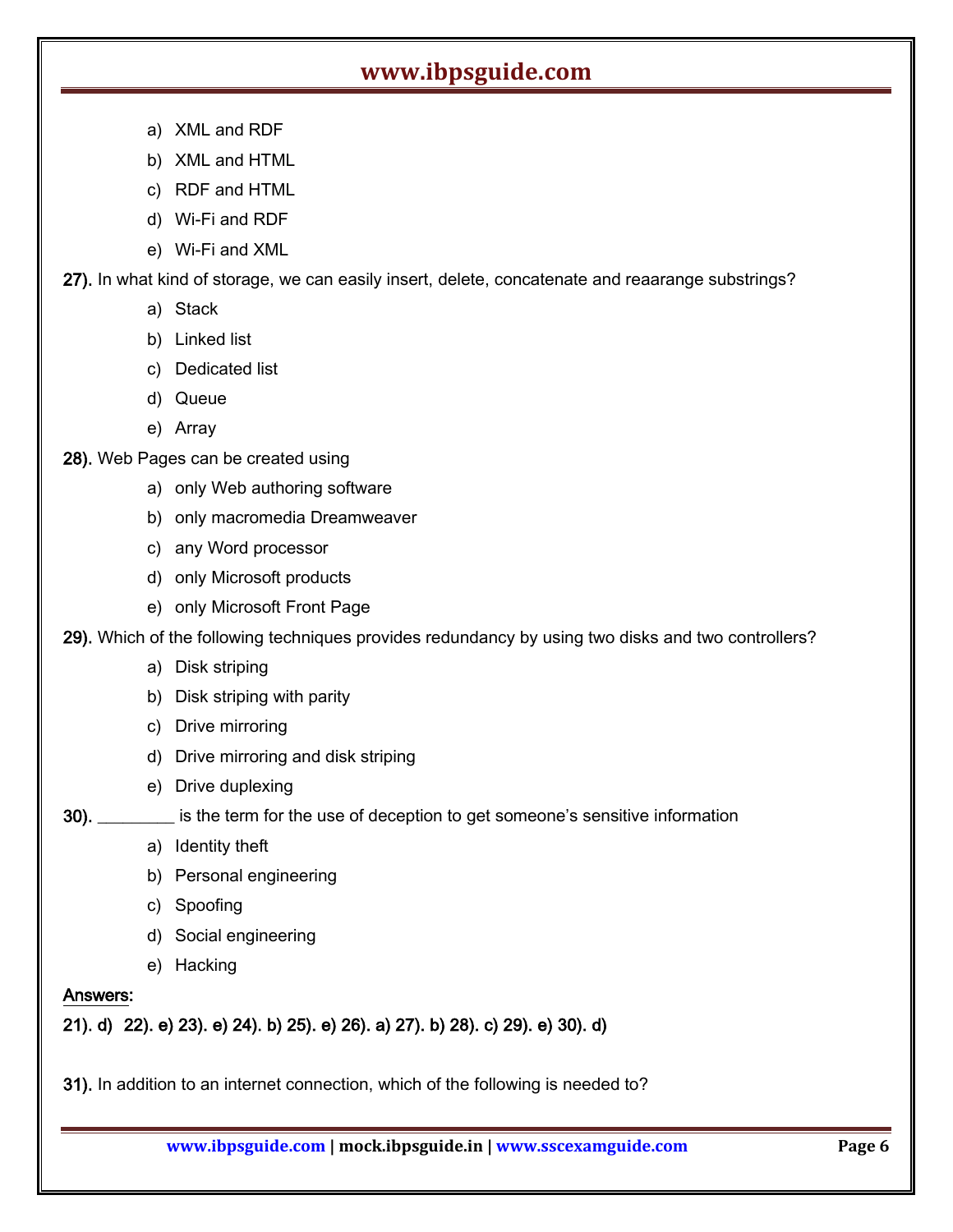- a) Telnet client
- b) Scanner
- c) Mail client
- d) HP client
- e) Web browser

32). A DBMS performs several important functions that guarantee the integrity and consistency of the data in the database. Which of the following is not one of those functions?

- a) Data integrity management
- b) Data reports
- c) Security and storage management
- d) Data storage management
- e) Security management

33). A procedural program stores \_\_\_\_\_\_\_\_\_\_ in a collection of variables and a set of \_\_\_\_\_\_\_ performs operations on it.

- a) parameters ; arguments
- b) data ; functions
- c) assets ; actions
- d) strings ; operators
- e) numbers ; arguments

34). Which of the following is the phase of SDLC in which the identified requirements are incorporated into the new system's design

- a) Maintenance
- b) Physical Layout
- c) Requirement design
- d) Systems design
- e) System blueprint
- 35). What does DLCI stand for?
	- a) Data Link Circuit Identifier
	- b) Data Link Connection interrupt
	- c) Data Link Connection Indicator
	- d) Data Link Circuit Indicator
	- e) Data Link Connection Identifier

36). What standard Java Package is used to move the cursors?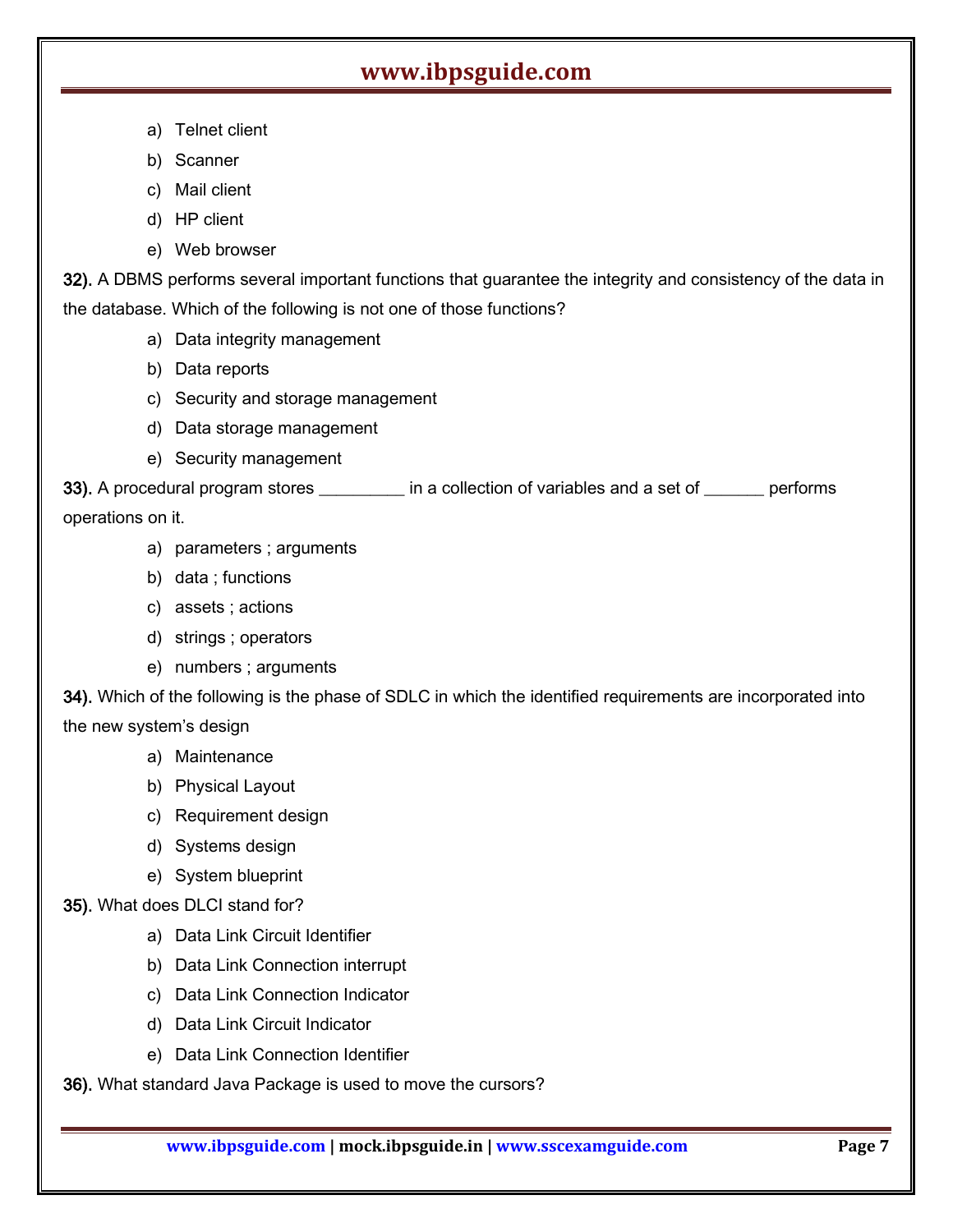- a) Javax swing
- b) java cio
- c) java lo
- d) java facio
- e) java awt event

37). A communications medium where data are transformed into lights pulses is

- a) coaxial cable
- b) optical fibre
- c) satellite
- d) twisted pair cable
- e) Copper cable

38). \_\_\_\_\_\_\_\_\_\_ is a standard for security that is inclined at the network or packet processing layer of network communications, as opposed to the application layer.

- a) Passive FTP
- b) TCP
- c) SSL
- d) S HTTP
- e) IPsec

39). Locking may cause which of the following problems?

- a) Deadlock
- b) Versioning
- c) Versioning and Deadlock
- d) Erroneous updates
- e) Erroneous updates and deadlock

40). Which of the following is not a WebApp Interface mechanism ?

- a) Links
- b) Cookies
- c) Browser
- d) Cookies and Links
- e) Forms

#### Answers:

31). e) 32). b) 33). b) 34). c) 35). e) 36). e) 37). b) 38). e) 39). a) 40). c)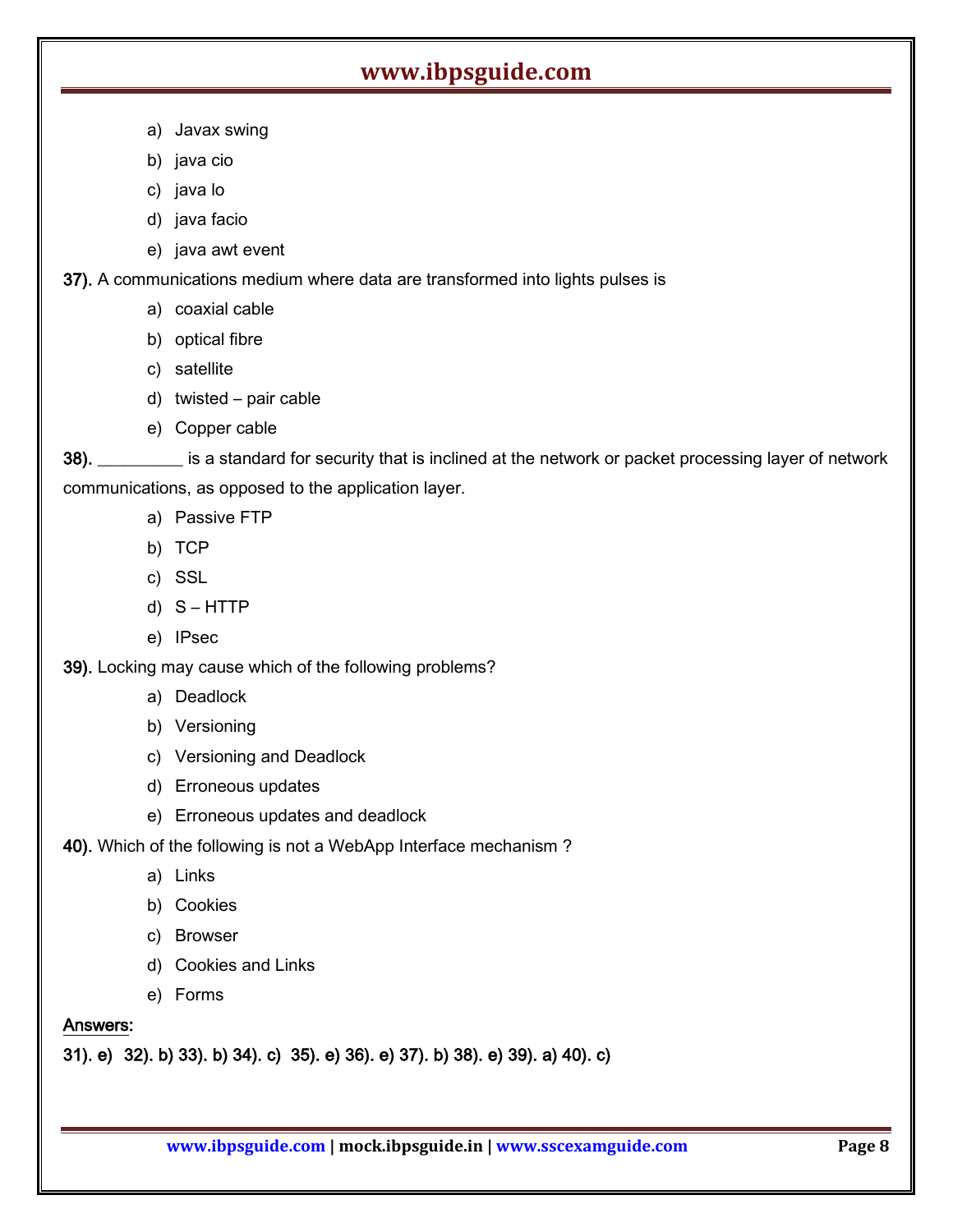41). **Example 20** is one of the older and slowest methods an intruder might use to scan a network to determine which of a range of IP addresses map to live hosts.

- a) Ping sweep
- b) Phreaking
- c) Smurfing
- d) War driving
- e) Brute force cracking

42). which of the following is used to create and delete views and relations within tables?

- a) SQL Data Identification Language
- b) SQL Data Identification and Manipulation Language
- c) SQL Data Relational Language
- d) SQL Data Definition Language
- e) SQL Data Manipulation Language

43). Criminal hacking is called

- a) cracking
- b) a virus
- c) a trojan horse
- d) a worm
- e) blasting
- 44). Backword recovery is which of the following?
	- a) Where the before images are applied to the database
	- b) Where the after images and  $a =$  before images are applied to the database.
	- c) Where the after images are applied to the database
	- d) Continuing without any recovery
	- e) Switching to an existing copy of the database

45). \_\_\_\_\_\_\_\_ is the integration of economic, social, cultural and ecological facets of life, enabled by

information technologies.

- a) Business environment
- b) Neutralisation
- c) Nationalisation
- d) Regionalisation
- e) Globalisation